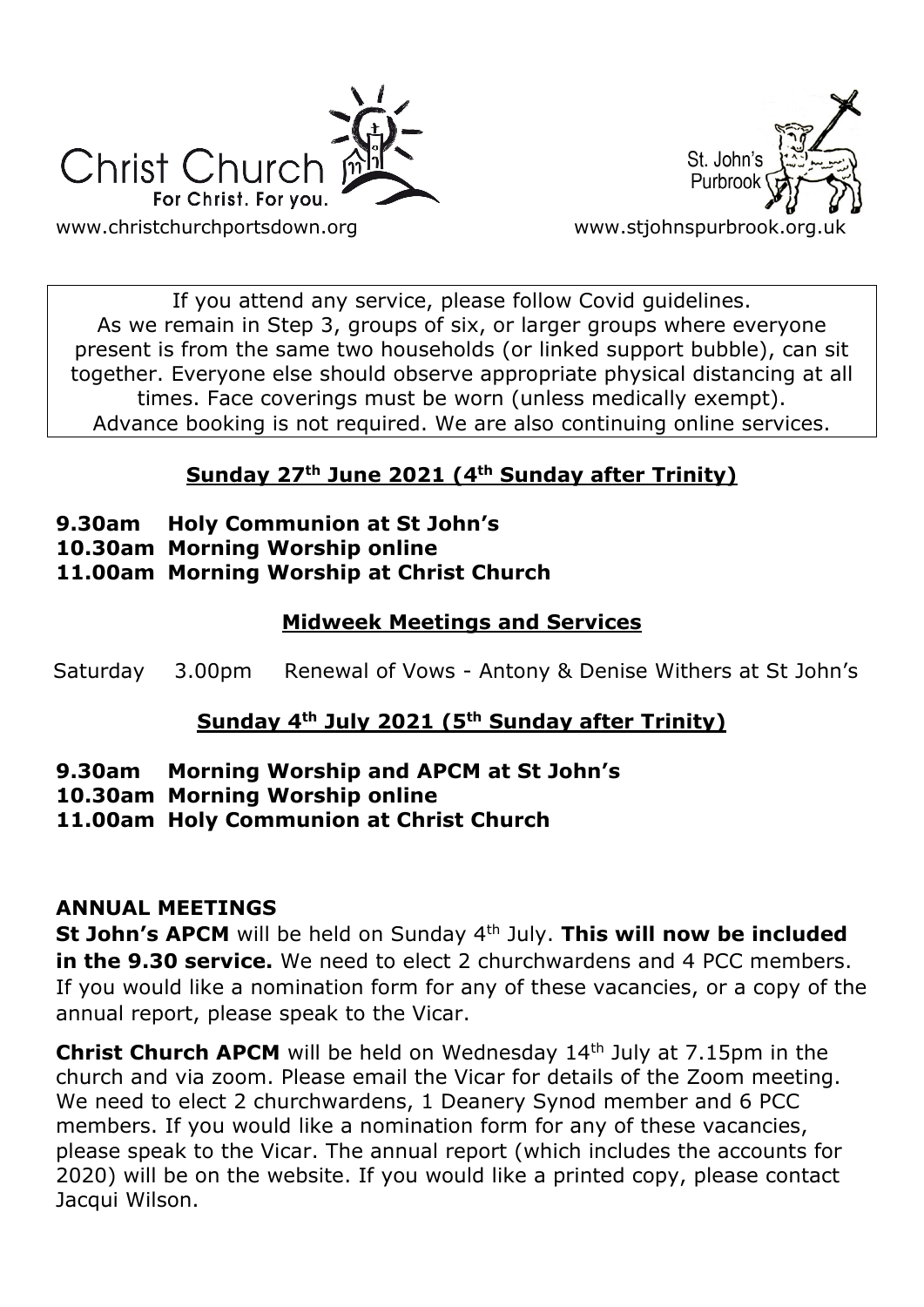## **ARCHDEACON TO VISIT**

The Archdeacon of Portsdown, The Ven Jenny Rowley, will be preaching at the 9.30 service at St John's and the 11.00 service at Christ Church on Sunday 25<sup>th</sup> July.

**CONGRATULATIONS** to Matt on his ordination to the Priesthood.

## **SAFEGUARDING AT ST JOHN'S**

We need to appoint a Safeguarding Officer at St John's. The Safeguarding Officer will have an overview of all church activities involving children, young people and vulnerable adults and will seek to ensure the implementation of safeguarding policy. Training is provided. If you would like to know more, please speak to Kim Clayton or Revd Andy.

| <b>CONTACTS</b>      |                                            |
|----------------------|--------------------------------------------|
| <b>Vicar</b>         | <b>Revd Andy Wilson</b> (day off Monday)   |
|                      | vicar@christchurchportsdown.org            |
|                      | purbrookvicar@gmail.com                    |
| <b>Associate</b>     | <b>Revd Laura Cameron</b>                  |
| <b>Minister</b>      | revdlauracameron@gmail.com                 |
| <b>Curate</b>        | <b>Revd Matt Grove</b> (day off Friday)    |
|                      | matt.grove@christchurchportsdown.org       |
| Churchwarden         | <b>Stephen Anderson</b>                    |
| <b>CCP</b>           | stephen.anderson@christchurchportsdown.org |
| Churchwarden         | <b>Karina Golledge</b>                     |
| <b>CCP</b>           | thegolledges@btinternet.com                |
| <b>Administrator</b> | <b>Emma Evans</b>                          |
|                      | parish.office@christchurchportsdown.org    |
| <b>Hall Manager</b>  | Jacqui Wilson                              |
| <b>CCP</b>           | hall.manager@christchurchportsdown.org     |
| Website              | <b>Matt Doe</b>                            |
|                      | webmaster@christchurchportsdown.org        |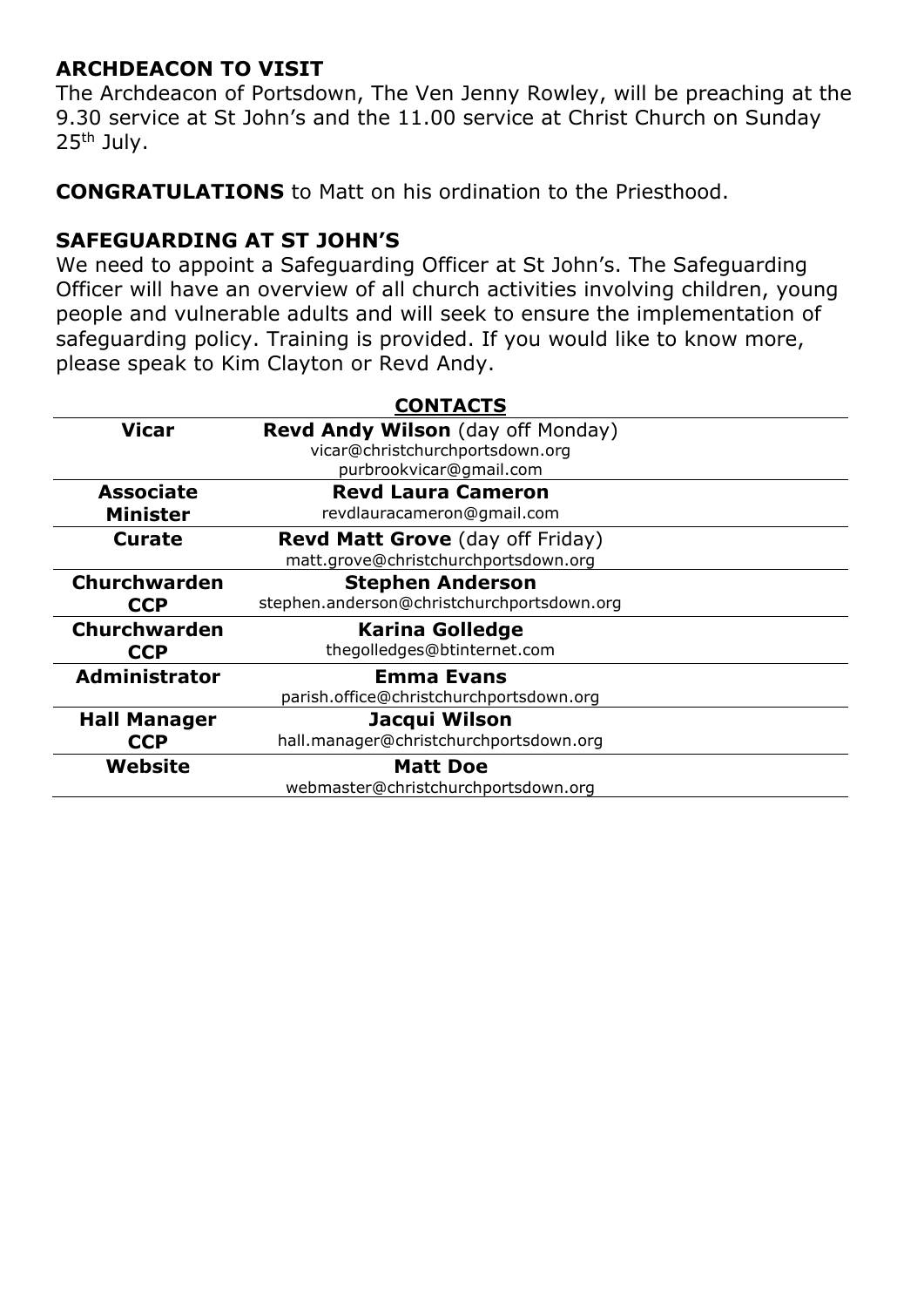## **Sunday 27 June 2021**

4th Sunday after Trinity

### **Collect**

O God, the protector of all who trust in you, without whom nothing is strong, nothing is holy: increase and multiply upon us your mercy; that with you as our ruler and guide we may so pass through things temporal that we lose not our hold on things eternal; grant this, heavenly Father, for our Lord Jesus Christ's sake, who is alive and reigns with you, in the unity of the Holy Spirit, one God, now and for ever. *Amen.*

#### **Psalm 130**

<sup>1</sup>Out of the depths have I cried to you, O Lord; Lord, hear my voice; let your ears consider well the voice of my supplication. <sup>2</sup>If you, Lord, were to mark what is done amiss, O Lord, who could stand? <sup>3</sup>But there is forgiveness with you, so that you shall be feared. <sup>4</sup>I wait for the Lord; my soul waits for him; in his word is my hope. <sup>5</sup>My soul waits for the Lord, more than the night watch for the morning, more than the night watch for the morning. <sup>6</sup>O Israel, wait for the Lord, for with the Lord there is mercy: <sup>7</sup>With him is plenteous redemption and he shall redeem Israel from all their sins.

### **2 Corinthians 8:7–24**

<sup>7</sup>Now as you excel in everything—in faith, in speech, in knowledge, in utmost eagerness, and in our love for you—so we want you to excel also in this generous undertaking. <sup>8</sup>I do not say this as a command, but I am testing the genuineness of your love against the earnestness of others. <sup>9</sup>For you know the generous act of our Lord Jesus Christ, that though he was rich, yet for your sakes he became poor, so that by his poverty you might become rich.  $10$ And in this matter I am giving my advice: it is appropriate for you who began last year not only to do something but even to desire to do something—  $11$ now finish doing it, so that your eagerness may be matched by completing it according to your means.  $^{12}$  For if the eagerness is there, the gift is acceptable according to what one has—not according to what one does not have. <sup>13</sup>I do not mean that there should be relief for others and pressure on you, but it is a question of a fair balance between  $14$ your present abundance and their need, so that their abundance may be for your need, in order that there may be a fair balance. <sup>15</sup>As it is written, 'The one who had much did not have too much, and the one who had little did not have too little.<sup>' 16</sup>But thanks be to God who put in the heart of Titus the same eagerness for you that I myself have.  $17$  For he not only accepted our appeal, but since he is more eager than ever, he is going to you of his own accord.  $18$ With him we are sending the brother who is famous among all the churches for his proclaiming of the good news;  $19$  and not only that, but he has also been appointed by the churches to travel with us while we are administering this generous undertaking for the glory of the Lord himself and to show our goodwill. <sup>20</sup>We intend that no one should blame us about this generous gift that we are administering,  $21$  for we intend to do what is right not only in the Lord's sight but also in the sight of others. <sup>22</sup>And with them we are sending our brother whom we have often tested and found eager in many matters, but who is now more eager than ever because of his great confidence in you. <sup>23</sup>As for Titus, he is my partner and co-worker in your service; as for our brothers, they are messengers of the churches, the glory of Christ. <sup>24</sup>Therefore, openly before the churches, show them the proof of your love and of our reason for boasting about you.

*This is the word of the Lord. Thanks be to God.*